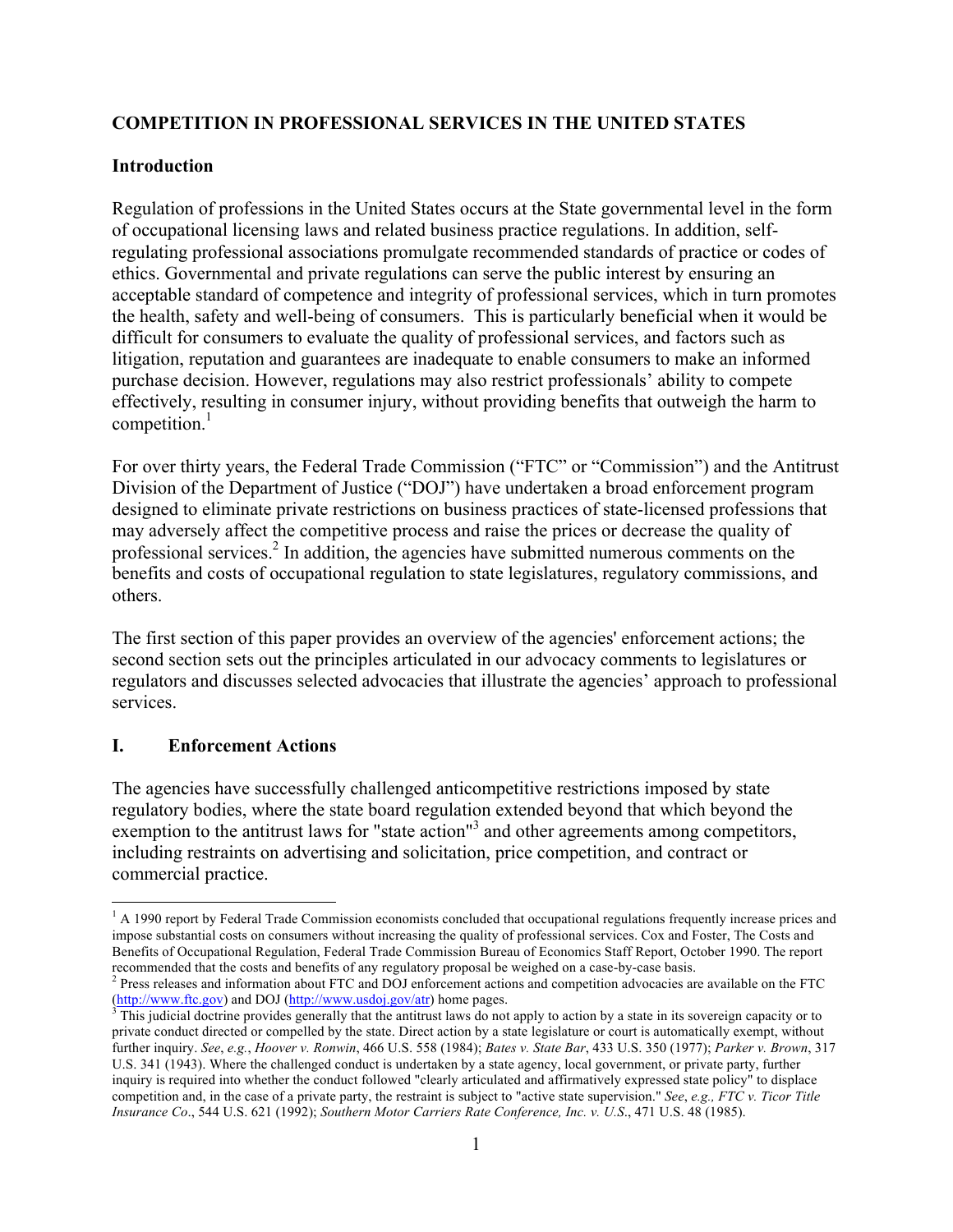#### **1. Restraints on advertising and solicitation**

Private professional associations and State boards traditionally imposed restrictions on advertising and solicitation by professionals, claiming this was necessary to protect consumers from false or deceptive advertising or marketing practices. The agencies have examined whether these restrictions are so broad that they also unnecessarily restrict the provision of truthful information to consumers that could enhance competition.

Some of the most important cases that the Commission has brought challenging restrictions on the dissemination of truthful advertising of professional services have been in the health care area. In the seminal case of *American Medical Association* ("*AMA*"),<sup>4</sup> the Commission found, among other things, that the AMA, through its ethical guidelines, had illegally suppressed virtually all forms of truthful, non-deceptive advertising and similar means of solicitation by doctors and health care delivery organizations. In the decade since the final decision in the *AMA*  case, the Commission has challenged private dental, $5$  medical, $6$  and other professional associations<sup>7</sup> for various restrictions on the dissemination of truthful information, usually imposed through provisions in codes of ethics. The FTC has challenged similar restrictions that were imposed by organizations representing accountants and engineers.<sup>8</sup>

More recently, in August 2004, the FTC charged the Virginia Board of Funeral Directors and Embalmers with violating the antitrust laws and restraining competition by prohibiting funeral directors from advertising discounts for "pre-need" funeral planning and services. The parties agreed to a settlement, and an order bars the Board from prohibiting or restricting truthful price advertising, including enforcing any regulation that might prevent Board licensees from using truthful advertising to notify consumers of prices and discounts for funeral products and services<sup>9</sup>.

 <sup>4</sup> 94 F.T.C. 701 (1979). The Commission's decision was affirmed and modified by the Court of Appeals, 638 F.2d 443 (2d Cir.

<sup>&</sup>lt;sup>5</sup> See, e.g. Association of Independent Dentists, 100 F.T.C. 518 (1982) (general restriction on truthful advertising without Board of Director's prior approval).

<sup>6</sup> See, e.g., *American Psychological Association*, 115 F.T.C. 993 (1992)(restrictions on truthful advertising, comparative statements on services, testimonials, direct solicitation, and participation in patient referral services); *Connecticut Chiropractors Association*, 114 F.T.C. 708 (1991)(restriction on truthful advertising of free or discounted services, including use of coupons, or ads deemed by the association to be "undignified or not in good taste" or implying "unusual expertise."); *American Academy of Optometry, Inc.* 108 F.T.C. 25 (1986)(restriction on all truthful advertising and solicitation).<br><sup>7</sup> See, e.g., National Association of Social Workers, 116 F.T.C. 140 (1993)(restrictions on use of testimonials and other

truthful advertising or solicitation); *Structural Engineers Association of Northern California*, 112 F.T.C. 530 (1989)(restriction on solicitation).

 $8$  In 1990, the Commission charged the American Institute of Certified Public Accountants, the dominant professional association in the accounting field, with restricting truthful, non-deceptive advertising by prohibiting members from making truthful claims in self-laudatory or comparative advertisements, or using truthful testimonials. Similarly, in 1993, the Commission entered a consent order with the National Society of Professional Engineers (NSPE) settling charges that the NSPE, through its ethics code, restricted truthful or non-deceptive advertising by its members (*National Society of Professional Engineers*, 116 F.T.C. 787 [1993]). *See also AFSE, the Association of Engineering Firms Practicing in the Geosciences*, 116 F.T.C. 399 (1993)(restrictions on self-laudatory advertising); *Structural Engineers Association of Northern California*, 112 F.T.C. 530 (1989) (code of ethics

*Virginia Board of Funeral Directors and Embalmers, (2004), available at* http://www.ftc.gov/os/caselist/0410014/041005do0410014.pdf.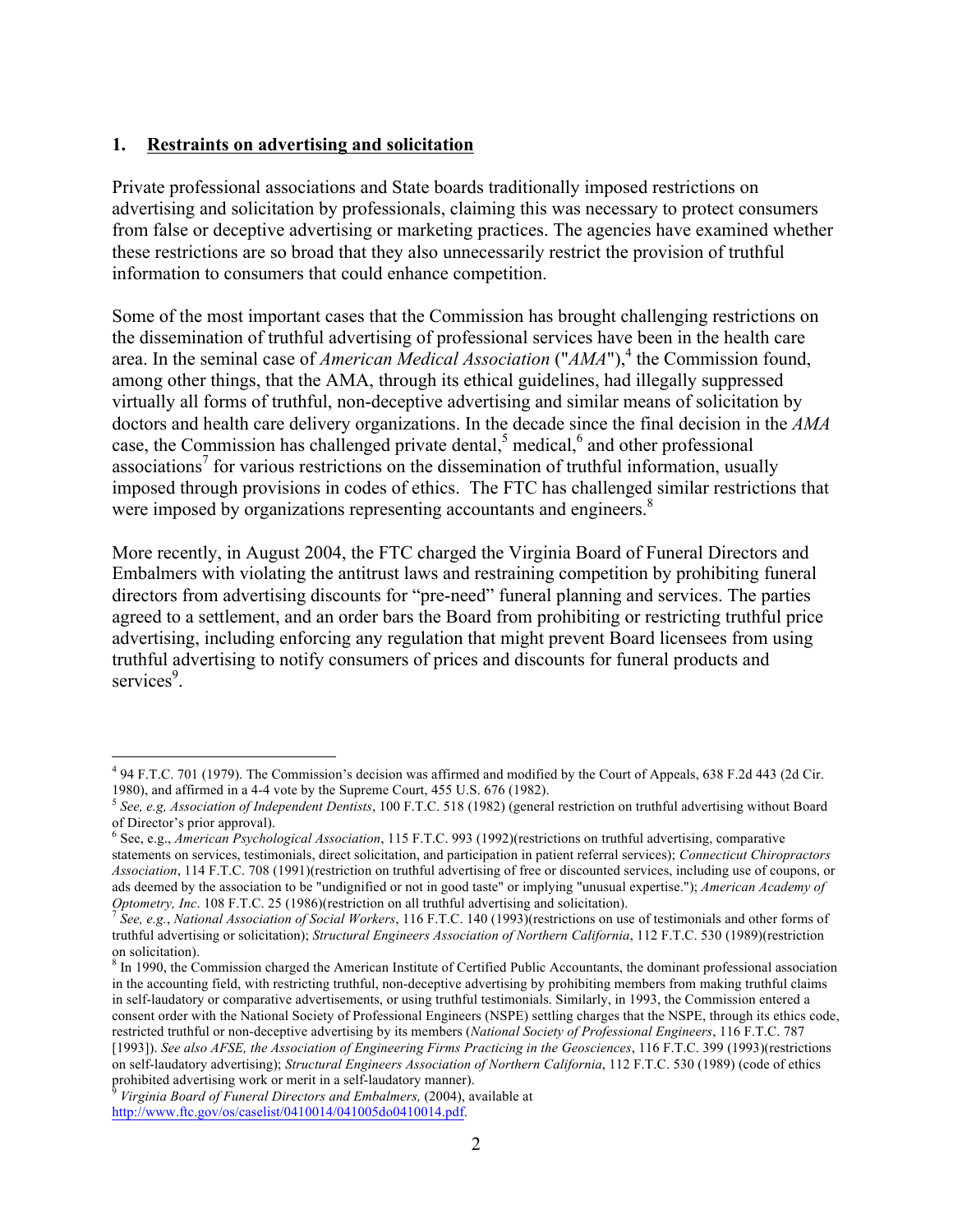In acting to eliminate anticompetitive restraints on professional advertising, the Commission has emphasized the important role of professional associations in regulating deceptive advertising and in person solicitation of "vulnerable" persons. The Commission's orders in the *AMA* case and all subsequent cases contain a proviso allowing a professional association to act against advertising claims that it "reasonably believes would be false and deceptive within the meaning of Section 5 of the Federal Trade Commission Act."

#### **2. Restraints on price competition**

An early DOJ case, *National Society of Professional Engineers v. U.S.*,<sup>10</sup> challenged a professional society's prohibition in its canon of ethics of competitive bidding by its members. In that case, the Supreme Court held that the trial court was justified in refusing to consider the defense that the canon was justified "because it was adopted by members of a learned profession for the purpose of minimizing the risk that competition would produce inferior engineering work endangering the public safety." The Court held that "no elaborate industry analysis is required to demonstrate the anticompetitive character of such an agreement," and that "the Rule of Reason does not support a defense based on the assumption that competition itself is unreasonable."

In the 1990s the Commission challenged various forms of price restraints by medical and other professional societies including the proscription of: i) underbidding for a contract or agreeing to accept compensation that was "inadequate" in light of the usual fees in the community;<sup>11</sup> ii) offering services at "discounted fees"; $^{12}$  iii) low pricing and granting favorable credit terms;<sup>13</sup> and, iv) requiring members to uphold the principle of "appropriate and adequate compensation."<sup>14</sup>

During the past ten years, the FTC and the DOJ have addressed a significant number of violations of the antitrust law orchestrated by associations of physicians in numerous places throughout the U.S.<sup>15</sup> The investigated conduct typically included collusion to fix prices in negotiations with insurers and health care plans, as well as refusals to deal with non-complying plans or insurers.<sup>16</sup> In some cases, not only independent practitioners, but also hospitals were part of the collusive scheme.<sup>17</sup> Often, physicians' associations not only set the prices that should be charged by their members, but directly negotiated those prices with insurance companies on behalf of their members,<sup>18</sup> prohibiting them from carrying out any individual negotiation.<sup>19</sup> The agencies found that this conduct forced insurers and health care plans to pay higher fees, which ultimately resulted in higher health care costs for employers and individual consumers.

<sup>16</sup> Idaho Orthopaedic Society (2010), available at http://www.justice.gov/atr/cases/f262000/262061.pdf.<br><sup>17</sup> Minnesota Rural Health Cooperative (2011), available at http://www.ftc.gov/os/caselist/0510199/110104ruralhealt *Group, Inc.* (2009), available at http://www.ftc.gov/os/caselist/0510260/090714abmgdo.pdf.

<sup>&</sup>lt;sup>10</sup> 435 U.S. 679 (1978).<br><sup>11</sup> *E.g.*, AMA, *supra* note 4.<br><sup>12</sup> *E.g.*, Connecticut Chiropractor Association, *supra* note 6.<br><sup>13</sup> *E.g.*, AFSE, The Association of Engineering Firms Practicing in the Geosciences, *supra* 

http://www.ftc.gov/os/caselist/0910013/110715southwestdo.pdf; *Roaring Fork Valley Physicians, IPA, Inc*. (2010), available at http://www.ftc.gov/os/caselist/0610172/100409roaringforkdo.pdf.

<sup>&</sup>lt;sup>19</sup> *AllCare IPA* (2009), available at http://www.ftc.gov/os/caselist/0610258/090203allcareipado.pdf.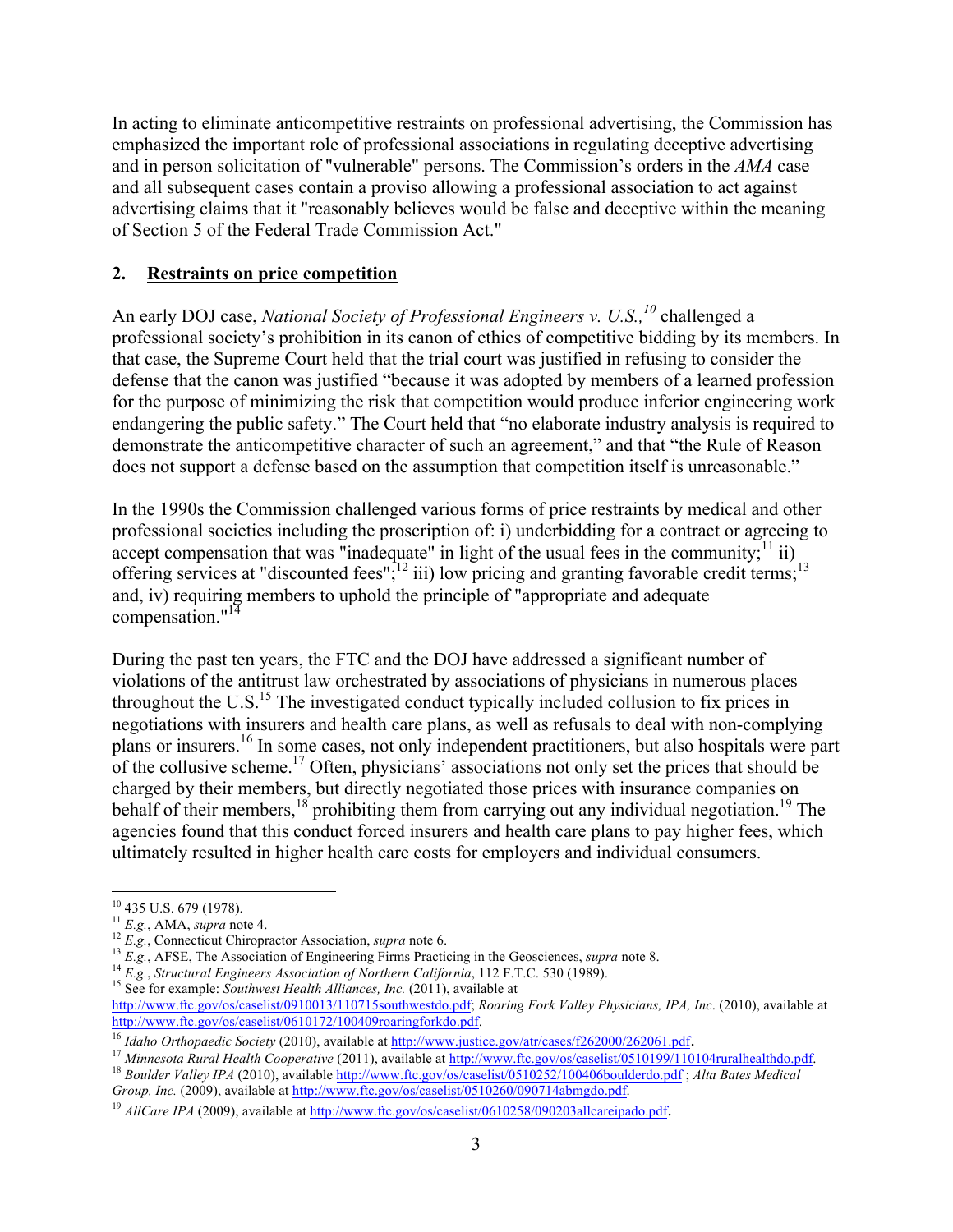The joint fee negotiation did not benefit from any efficiency justification, notably without efficiency-enhancing integration of practice or sharing of risk. In most cases, the consent order barred the association and its members from collectively fixing prices or other terms on which to deal with payors. Associations of physicians were prohibited from participating in the review, communication and negotiation of contracts or terms between a physician and payors and from coordinating members' negotiations with payors for fees and terms in any way.<sup>20</sup> In 2008, the FTC's approach to analyzing collective bargaining among physicians was upheld by the Court of Appeals in the case of North Texas Specialty Physicians v. FTC,<sup>21</sup> including the FTC's finding that NTSP's conduct was "inherently suspect" and had "no pro-competitive justification."

Some earlier cases involved price-fixing agreements in the context of joint ventures, typically involving the purchase by physicians of expensive medical equipment. An important issue in these cases has been whether the agreement on price should be considered *per se* unlawful or ancillary to a legitimate joint venture (*i.e.,* whether the collective setting of fees was reasonably necessary to achieve efficiencies from the legitimate joint ownership) and therefore analyzed under the rule of reason.  $22$ 

More recently, in the context of real estate foreclosures in the aftermath of the 2008 economic crisis**,** the Department of Justice investigated bid rigging and fraud at real estate auctions nationwide, which resulted in charges against numerous individuals and companies. In these cases, DOJ identified a pattern of collusive schemes among real estate speculators aimed at eliminating competition at real estate foreclosure auctions. Instead of competitively bidding at public auctions for foreclosed properties, groups of real estate speculators work together to keep prices at public foreclosure auctions artificially low by paying each other to refrain from bidding or holding unofficial "knockoff" auctions among themselves. During a period of unprecedented home foreclosure rates, the collusion taking place at public auctions in the U.S. artificially drove down foreclosed home prices and enriched the colluding real estate speculators at the expense of homeowners, municipalities, and lending institutions. The impact of these collusive schemes is far-reaching because they negatively affect home prices in the neighborhoods where the foreclosed properties are located. Similar collusive conduct has been detected among bidders for public tax liens. $^{23}$ 

In another example, in the legal profession, the Commission charged an attorneys' group in Clark County, Washington with price fixing (2004). The group consisted of 43 independently practicing attorneys who represented criminal indigent defendants. According to the FTC's complaint, the attorneys formed a consortium through which they collectively demanded higher fees from the county for defending certain types of criminal cases and threatened to refuse to take additional cases of these types unless the county agreed to the higher fees. The Commission settled with the group and issued an order barring the attorneys from engaging in similar conduct

<sup>&</sup>lt;sup>20</sup> See for example the final consent orders in the matters: *Physician Integrated Services of Denver, Inc.* (2002), available at http://www.ftc.gov/os/2002/05/pisdagreement.pdf and *Aurora Associated Primary Care Physicians, L.L.C* (2002), available at

http://www.ftc.gov.gov/os/2002/05/auroraagreement.pdf . 21 528 F.3d 346 (5th Cir. 2008).<br><sup>21</sup> 528 F.3d 346 (5th Cir. 2008). <br><sup>22</sup> *Urological Stone Surgeons, Inc.; Stone Centers of America, L.L.C.; Urological Services, Ltd Marc A. Rubenstein, M.D* (1998), available at http://www.ftc.gov/os/1998/04/9310028.do.htm.<br><sup>23</sup> *US. v. Wiley C. Chandler et al* (2012), available at http://www.justice.gov/atr/cases/f280700/280734.pdf.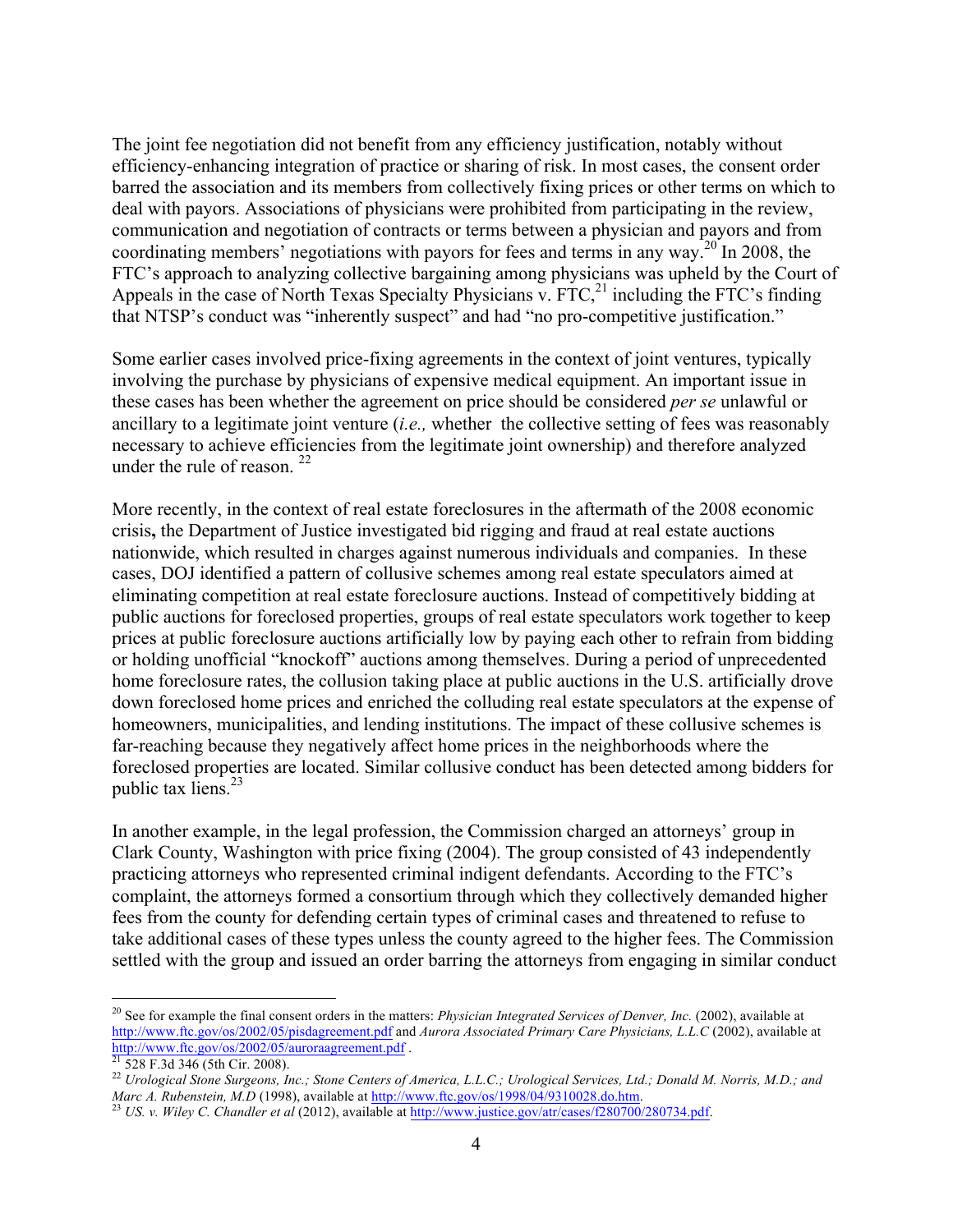in the future.<sup>24</sup> This case was similar to an earlier case in which the Supreme Court upheld a FTC finding in a separate but similar case, involving a boycott by members of the Superior Court Trial Lawyers Association in order to force the District of Columbia to increase their compensation as court-appointed counsels for indigents persons constituted an unlawful pricefixing agreement.<sup>25</sup>

# **3. Exclusion of competitors**

In the health care sector the Commission has a long record of challenging concerted efforts to exclude new competitors and forms of competition. The cases have addressed incumbent competitors obstructing entry by HMOs (Health Maintenance Organizations),<sup>26</sup> non-physician providers (nurse midwives), $^{27}$  hospital-sponsored clinics, $^{28}$  and other "alternative" arrangements (physical therapists working under an employment agreement with a physician, provision of services in a retail location, or through corporate practice).<sup>29</sup>

In the early 1990s, the Commission issued a series of orders against physicians who allegedly threatened boycotts to prevent local hospitals from pursuing an affiliation with the Cleveland Clinic, a nationally-known provider of comprehensive health care services.<sup>30</sup> The Clinic, which operated as a multispecialty group medical practice, offered a pre-determined "global fee" or "unit price" covering all aspects of many services, such as surgery. The Commission's complaints alleged that when the Clinic sought to establish a facility in Florida, local physicians sought to prevent its physicians from gaining hospital privileges by threatening to boycott the hospitals.

More recently, the FTC issued an administrative complaint on July 17, 2010 alleging that the North Carolina Board of Dental Examiners (the "Dental Board") harmed competition by blocking non-dentists from providing teeth-whitening services in the state. The FTC charged that the Dental Board impermissibly ordered non-dentists to stop providing teeth-whitening services, thereby making it more difficult and expensive for North Carolina consumers to obtain these services. According to the FTC's administrative complaint, teeth-whitening services are much less expensive when performed by non-dentists than when performed by dentists. $31$ 

During the last decade the FTC has investigated restrictive practices in the residential real estate industry, including efforts by private associations of brokers and real estate agents to impede competition from brokers who use non-traditional listing arrangements. The FTC brought several enforcement actions against associations of realtors or brokers who adopted rules that withheld

<sup>&</sup>lt;sup>24</sup> Robert Lewis et al. (2004), available at <u>http://www.ftc.gov/os/caselist/0310155/040730do0310155.pdf</u>.<br><sup>25</sup> FTC v. Superior Ct. TLA, 493 U.S. 411 (1990).<br><sup>26</sup> Forbes Health System Medical Staff, 94 F.T.C. 1042 (1978)

*Health Center*, 106 F.T.C. 291 (1985). <sup>29</sup> *See, e.g., Iowa Chapter of American Physical Therapy Association*, 111 F.T.C. 199 (1988); *Michigan Optometric Association*,

<sup>106</sup> F.T.C. 342 (1985); Sherman A. Hope, M.D., 98 F.T.C. 58 (1981).<br><sup>30</sup> Dirian Seropian, M.D., 115 F.T.C. 891 (1992); Medical Staff of Holy Cross Hospital, 114 F.T.C. 555 (1991); Medical Staff of

*Broward General Medical Center*, 114 F.T.C. 542 (1991). <sup>31</sup> See *North Carolina Board of Dental Examiners* (2011), available at

http://www.ftc.gov/os/adjpro/d9343/111207ncdentalorder.pdf (appeal pending).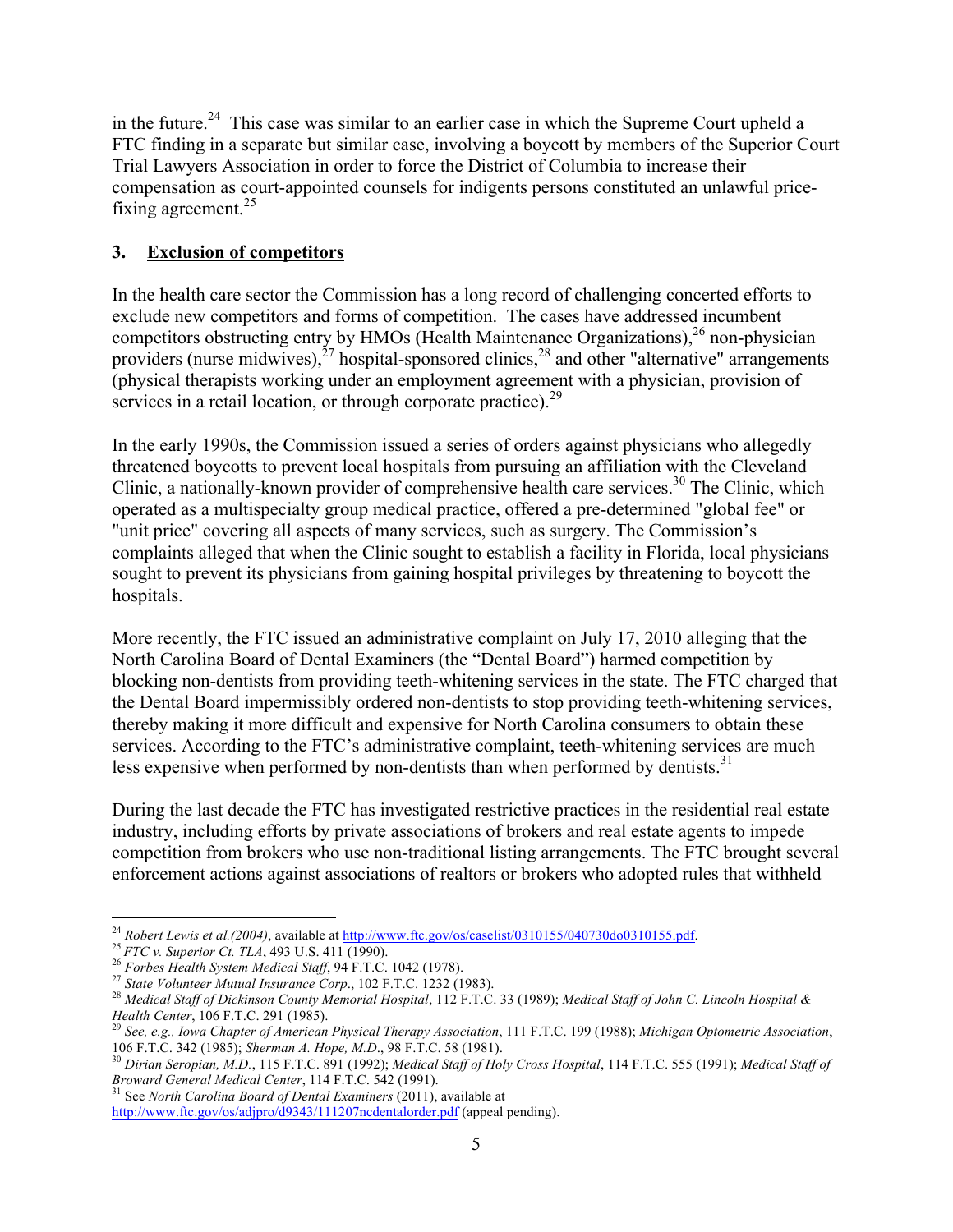the valuable benefits of the association-controlled Multiple Listing Services (MLSs) from consumers who chose to enter into non-traditional (such as internet-based), and often less expensive, listing contracts with real estate brokers. A multiple listing service is a joint venture of real estate brokers that combines its members' home listings information into an electronic database that is made available to all member brokers. Access to the database – and therefore membership in the association operating it – is critical for any broker seeking to service clients in the area. Therefore associations' policies restricting the access to the database for competitors using non-traditional listing arrangements limit home sellers' ability to choose a listing type that best serves their specific needs.

In 2005, the Department of Justice challenged policies of the National Association of Realtors (NAR). One policy required multiple listing services to permit traditional brokers to withhold their listings from brokers who serve their customers through virtual office websites, even though the NAR does not permit brokers to withhold their listings from traditional broker members. The second policy prevented a broker from educating customers about homes for sale through a virtual office website and then referring those customers, for a referral fee, to other brokers, who would help customers view homes in person and negotiate contracts for them. A 2008 consent order required the NAR to allow Internet-based residential real estate brokers to compete with traditional brokers. Under the terms of the settlement, NAR committed to repealing its anticompetitive policies and to requiring affiliated multiple listing services to repeal their rules that were based on those policies. The NAR settlement was one of the most significant actions that the Department pursued in the real estate brokerage industry.

In 2007, the Missouri Board of Embalmers and Funeral Directors (Board) agreed to a FTC consent order to settle charges that it deterred competitive entry in the retail sale of caskets by adopting a rule that only licensed funeral directors could sell caskets to consumers on an at-need basis. Under the proposed settlement, the Board was required to inform the public that it was not necessary to obtain a license from the Board to offer for retail sale caskets and other funeral merchandise to customers in Missouri.<sup>32</sup>

Claims such as exclusion from professional associations or provider-sponsored health plans, and denial of accreditation or certification require careful analysis. Membership organizations perform valuable functions and cannot exist without membership rules, which can be procompetitive. But exclusion can harm competition if excluded professionals are unable to compete effectively without access to the group.

# **4. Restrictions on contract and commercial practice**

In a number of cases, the Commission successfully challenged professional associations' ethical guidelines and membership requirements that restricted their members' contractual or commercial practices. In the *AMA* case discussed above, the Commission found that the AMA's "contract practice" rules adversely affected competition by preventing the development of potentially more efficient forms of business format or practice. Under these rules, the AMA deemed it unethical for a physician, among other things, to provide medical services to patients

 <sup>32</sup> *Missouri Board of Embalmers and Funeral Directors* (2007), available at http://www.ftc.gov/os/caselist/0610026/080624msbefdd&o.pdf.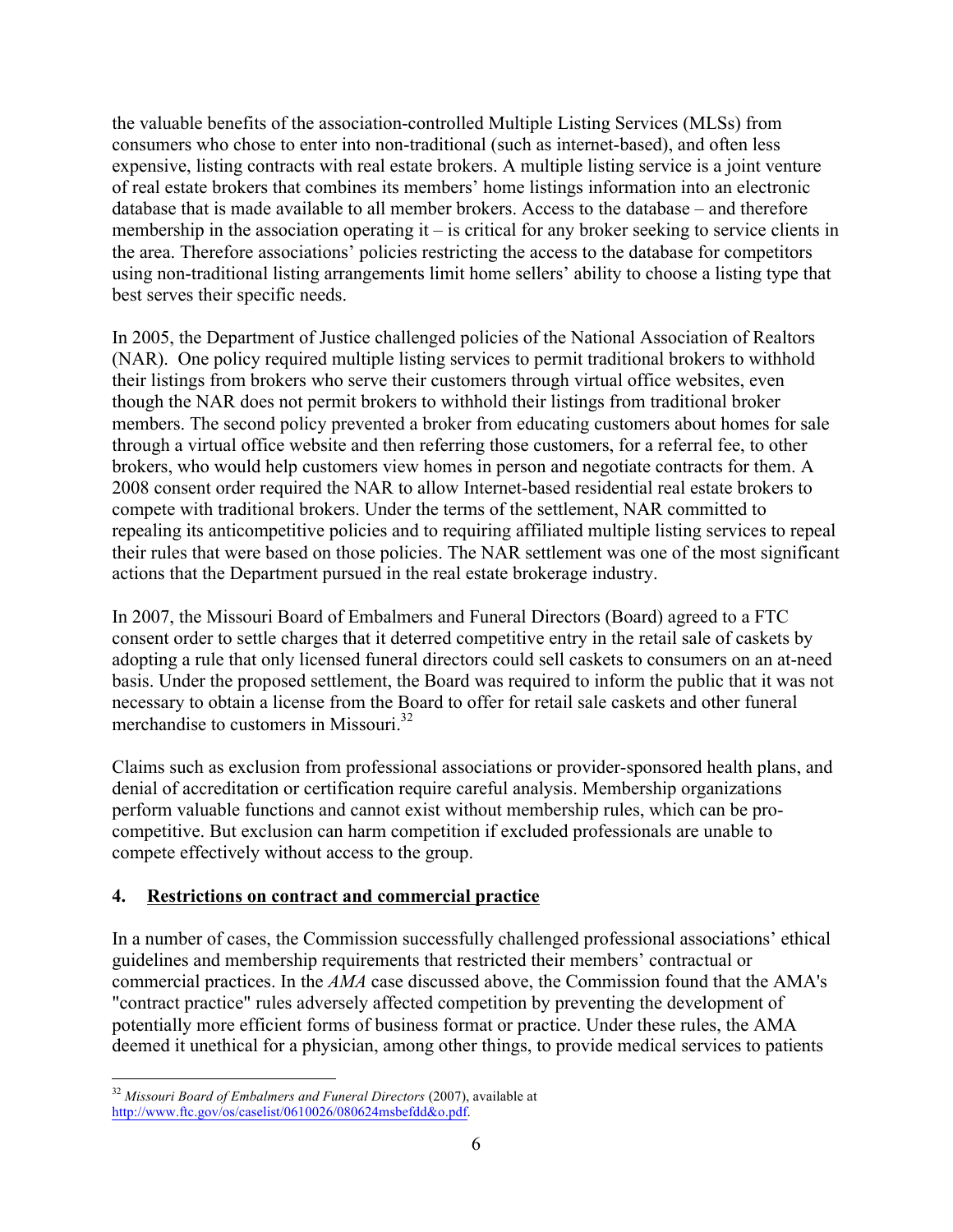under a salaried contract with a hospital or health maintenance organization that was not controlled by doctors or to enter into any partnership or other arrangement that involved sharing fees with non-physicians. In the 1990s, the FTC challenged similar restraints imposed on veterinarians.

The Commission also has issued consent orders requiring professional societies to cease restricting their members from practicing in other "nontraditional" ways such as in a franchise arrangement or in "commercial settings."<sup>34</sup> For example, the FTC challenged the American Academy of Optometry's requirement that its members "practice in locations consistent with the majority of other health professions in the area."35 The Commission charged that it restricted optometrists' choice of practice location to the traditional private office and prevented them from practicing in shopping centers and other locations customarily considered "commercial" in nature. As a result, the Commission alleged, consumers were "deprived of the potential cost savings, convenience, and efficiency benefits of optometric practice locations in commercial settings in their purchases of optometric services and optical products."

In 2003, the FTC also filed an administrative complaint challenging a South Carolina Board of Dentistry regulation that prohibited licensed dental hygienists from providing basic preventive dental care services in a school setting unless the patient first had been seen by a dentist and a treatment plan had been established. The FTC found that the Board's action artificially insulated dentists from competition that licensed and trained hygienists could provide, and thus deprived children, particularly economically disadvantaged children, of important preventive dental health care.<sup>36</sup>

In the real estate brokers industry, various local association rules in several States were challenged because they caused consumers buying or selling homes to pay more for real estate brokerage services.<sup>37</sup> These rules – often formulated as prerequisites to membership – generally required brokers to perform a prescribed set of services, thereby excluding competitors who might offer innovative options and preventing customers from performing some tasks on their own to save money. Such rules prevented some brokers, including those who competed most aggressively on the level of sales commissions, from listing homes for sale. Other rules prevented members of the association from offering home sellers the opportunity to avoid paying a broker's commission if the seller located a buyer on his or her own,<sup>38</sup> or limited brokers that

 <sup>33</sup> *See, e.g.*, *Oklahoma State Board of Veterinary Medical Examiners*, 113 F.T.C. 138 (Jan. 31, 1990) (consent order against the Oklahoma State Board of Veterinary Medical Examiners for allegedly restricting veterinarians from being partners with, employed by, or otherwise associated with non-veterinarians or veterinarians licensed in other states). *See also Madison County Veterinary Medical Association.*, 114 F.T.C. 495 (Aug. 16, 1991) (consent order against the Madison County, Alabama Veterinary Medical Association and four individually named respondents to prevent restraints on price competition in the

provision of spaying and neutering services and the advertising of veterinary services)<br><sup>34</sup> E.g., Iowa Chapter of American Physical Therapy Association, 111 F.T.C. 199 (1988); Michigan Optometric Association, 106 F.T.C. 342 (1985).<br>
F.T.C. 342 (1985).<br>
<sup>35</sup> American Academy of Optometry, 108 F.T.C. 25, 27 (1986).

<sup>&</sup>lt;sup>36</sup> South Carolina State Board of Dentistry (2007), available at http://www.ftc.gov/os/adjpro/d9311/070911decision.pdf.<br><sup>37</sup> See for example: *Williamsburg Area Association of Realtors*, *Inc.* (2006), available at

http://www.ftc.gov/os/caselist/0610268/0610268do061128.pdf ; *Monmouth County Association of Realtors* (2006), available at http://www.ftc.gov/os/caselist/0510217/0510217do061128.pdf ;*RealComp II Ltd* (2009)<br>http://www.ftc.gov/os/adjpro/d9320/091102realcomporder.pdf.<br><sup>38</sup> See for available *M* is in the state of the state of the state of the s

See for example: *Multiple Listing Service of Hilton Head Island Inc.* (2008), available at http://www.justice.gov/atr/cases/f233900/233901.htm.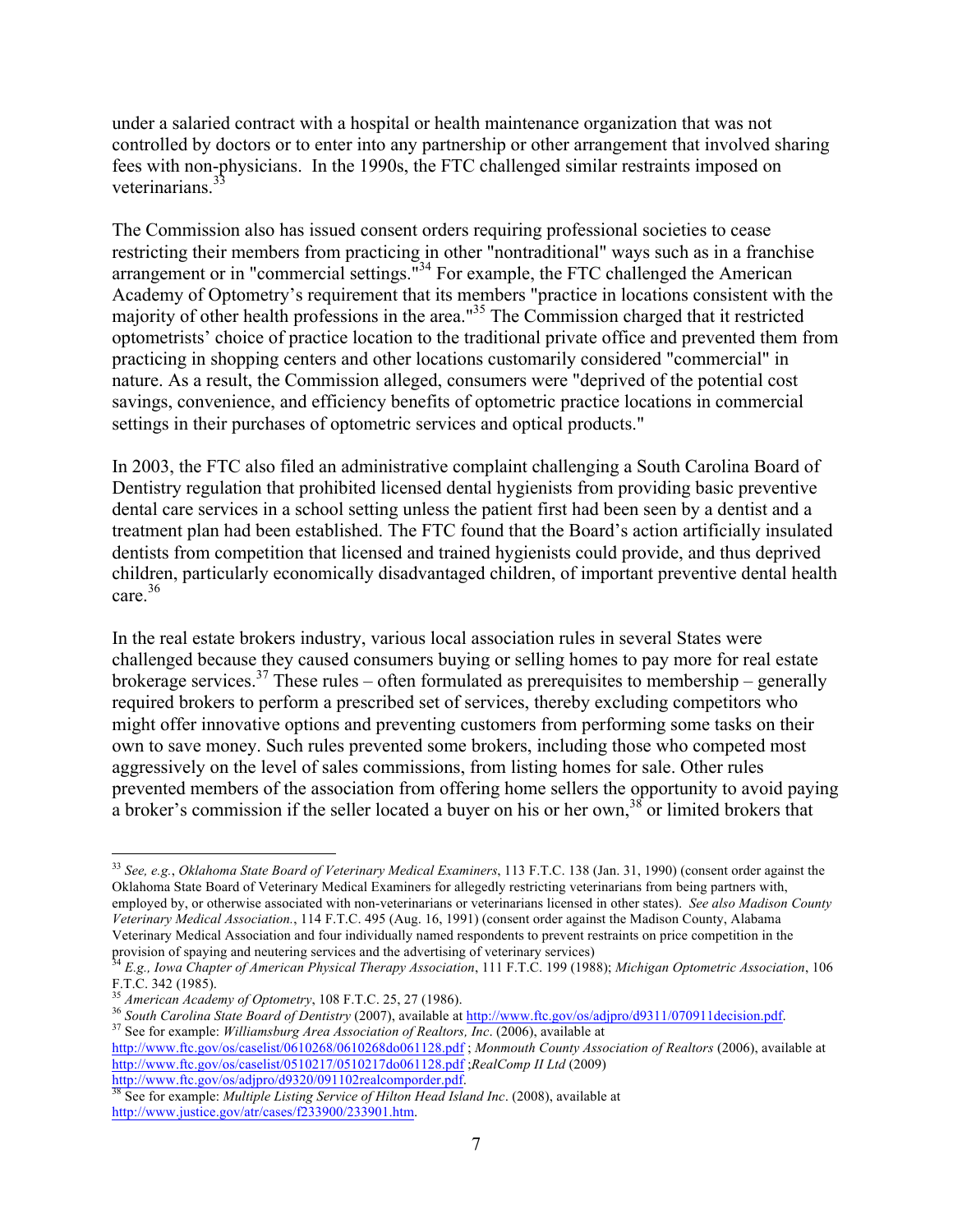could utilize its services by mandating that each broker have a traditional full-time listing agreement with their seller.<sup>39</sup>

The Court of Appeals recently upheld a case in which the Commission challenged anticompetitive restrictions in the real estate industry. The Commission had found that Realcomp II – a Michigan-based realtors' group – violated federal law by restricting the ability of member real estate agents to offer consumers lower-priced alternatives to traditional real estate services. Realcomp excluded discount real estate listings by refusing to transmit them through its own and other publicly available Web sites, which restricted access to these listings and harmed competition. The U.S. Court of Appeals for the Sixth Circuit upheld the FTC's ruling, which required Realcomp to provide its members nondiscriminatory access to non-traditional and lower-priced listings on its Multiple Listing Service (MLS) and to stop preventing such listings from being sent to its public real estate sites.<sup>40</sup>

# **II. Advocacy Comments**

The goal of the agencies' competition advocacy programs is to prevent or reduce possible competition and consumer injury, which can be caused by federal, state or local laws and regulations, or self-regulatory standards that interfere with the proper functioning of the marketplace. The Commission and DOJ pursue this goal by advising governmental and selfregulatory entities of the potential effects of proposed legislation or regulation on competition and consumers.<sup>41</sup> Since the late 1970s, the Commission staff has submitted several hundred comments or *amicus curiae* briefs to state and self-regulatory entities concerning various professionals, including accountants, lawyers, dentists, dental hygienists, physicians, advanced practice registered nurses (APRNs), optometrists, chiropractors, podiatrists, architects, paralegals, and veterinarians.<sup>42</sup>

Occupational regulation can have benefits and costs, both of which should be considered. For example, regulation may promote or assure a standard of service quality to consumers, especially when consumers may have difficulty judging service quality for themselves. However, consumers often can obtain information about service quality by other means, including experience, advertising, and reputation. Moreover, some regulations can inhibit competition and reduce consumer welfare without providing any demonstrable benefits to consumers.

Restrictions on the business or commercial aspects of professional practice do not always benefit consumers, a conclusion that is supported by economic studies that have found little relationship between such restrictions and the quality of care provided,<sup>43</sup> and also can limit professionals' ability to compete effectively with each other. Moreover, restrictions on professions can make it more difficult and costly for professionals to provide their services, and these higher costs may be passed on to consumers in the form of increased prices and reduced services.

<sup>&</sup>lt;sup>39</sup> See for example: *West Penn Multi-List* (2009), available at <u>http://www.ftc.gov/os/caselist/0810167/090220westpennempt.pdf</u>.<br><sup>40</sup> Realcomp II v. FTC (2011), available at <u>http://www.ca6.uscourts.gov/opinions.pdf/11a</u>

and <u>http://www.ftc.gov/opp/advocacy\_subject.shtm</u> (advocacy filings by subject). 43 *See, e.g.*, *Cox and Foster, <i>supra* note 1.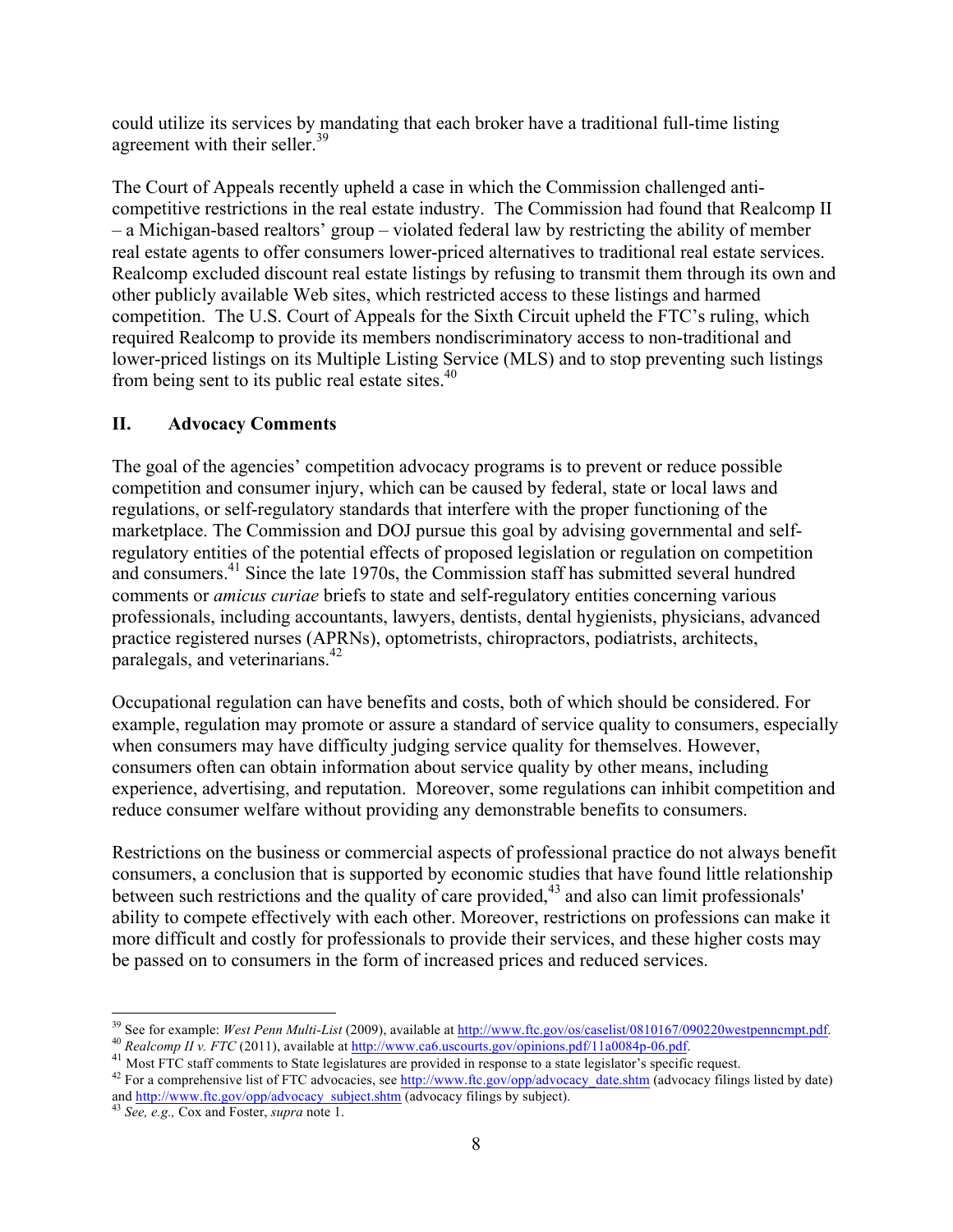As a result of these potential harms, advocacy comments have recommended the removal of business and commercial practice restrictions, such as regulations that prohibit the location of professional offices in commercial locations or prohibit professionals from being employed by corporations or other non-professionals.<sup>44</sup> For example, the agencies' staff have contended that location restrictions serve no apparent purpose other than to inhibit the formation of more convenient and higher-volume commercial practices, which can take advantage of volume purchase discounts and other economies of scale that may be passed on to consumers as lower prices and provide increased access and convenience to consumers.

In the **health care sector**, the agencies have commented on various state laws or legislative proposals that would likely harm competition and consumer welfare. For example, the agencies have opposed state proposals to grant antitrust exemptions: for public hospitals,<sup>45</sup> health care providers in state-certified "cooperative arrangements," <sup>46</sup> and health care organizations composed of hospitals, physicians and other providers.<sup>47</sup> The agencies noted that because antitrust laws already allow pro-competitive collaborations among competitors, an antitrust exemption is unnecessary to achieve cost savings or promote improved quality and access to health care. The wholesale exemption of coordinated activities of health care providers, especially when the collaboration of these organizations involves negotiating reimbursement contracts with insurance companies, would eliminate price competition. Such exemptions would likely lead to increased costs and decreased access to health care.

The FTC staff has also commented on proposed bills that would affect the ability of advanced practice registered nurses (APRNs) to provide patient care. Recent reports by the Institute of Medicine (IOM) have identified a key role for advanced practice nurses in improving the delivery of health care. <sup>48</sup> The IOM, established in 1970 as the health arm of the National Academy of Sciences, provides expert advice to policy makers and the public and has conducted an intensive examination of issues surrounding advanced nursing practice. Among other things, the IOM found that advanced practice nurses play a key role in improving access to health care and "[r]estrictions on scope of practice. . . have undermined [nurses'] ability to provide and improve both general and advanced care."49 Thus, the IOM has recommended that nurses be permitted by state licensing laws to practice to the full extent of their education and training.<sup>50</sup> Based in part on this IOM report, FTC staff have recommended to state legislatures that they remove certain supervision requirements, as well as requirements that APRNs who want to

 <sup>44</sup> *See, e.g,,* FTC Staff Comment to Alabama (2012), *available at* http://www.ftc.gov/os/2012/04/120426alabamaletter.pdf (commenting favorably on the bill and discussing the harm that can result from restrictions on the business practices of statelicensed professionals); FTC Staff Comment to Tennessee 1996), *available at* http://www.ftc.gov/be/v960005.shtm (commenting favorably on a bill to eliminate restrictions on veterinarians being employed by non-veterinarians); FTC Staff Comment to Texas (1992), *available at* http://www.ftc.gov/be/healthcare/docs/AF%2017.pdf (comments on review of legislation governing various professional boards, including dentists, veterinarians, and physicians, noting "studies have found little relationship between restrictions on professionals' business practices and the quality of care provided").<br><sup>45</sup> Tennessee: http://www.justice.gov/atr/public/comments/271584.htm.

<sup>&</sup>lt;sup>46</sup> Connecticut: http://www.ftc.gov/os/2011/06/110608chc.pdf.<br><sup>47</sup> Texas: http://www.ftc.gov/os/2011/05/1105texashealthcare.pdf.<br><sup>48</sup> See generally INSTITUTE OF MEDICINE, THE FUTURE OF NURSING: LEADING CHANGE, ADVANCING H IOM NURSING REPORT] (especially Summary, 1-15). <sup>49</sup> *Id*. at 4. *See also id.* at 85-161, 98-99 (discussing nursing scope-of-practice issues and quality of care, including numerous

quality of care studies); About the Institute of Medicine, *available at http://www.iom.edu/About-IOM.aspx.*<br><sup>50</sup> IOM NURSING REPORT, *supra* note 49 at 85-161; *see especially id.* at 98 (with respect to many primary care

contention that APRNs are less able than physicians to deliver care that is safe, effective, and efficient is not supported by the decades of research that has examined this question") (internal citations omitted).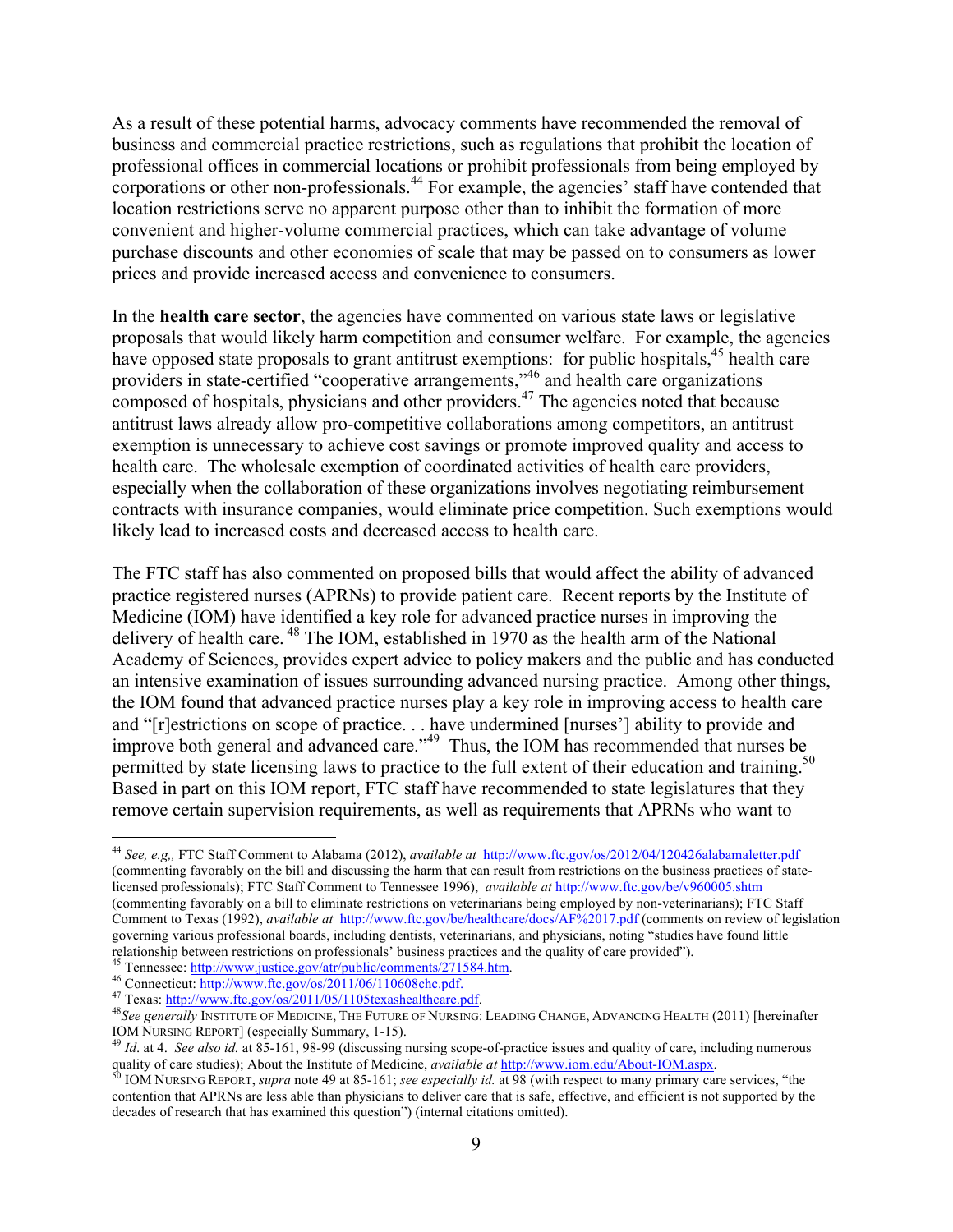prescribe medications have a collaborative agreement with a physician.<sup>51</sup> In a recent comment to West Virginia, the FTC staff noted that removing the collaborative agreement requirement for APRNs who want to prescribe medication has the potential to benefit consumers by expanding choices for patients, containing costs, and improving access. Maintaining an unnecessary and burdensome requirement is likely to deprive consumers of the benefits that increased competition can provide. Thus, the FTC staff recommended that "Absent countervailing safety concerns regarding APRN prescribing practices, removing the collaborative agreement for prescriptive authority appears to be a procompetitive improvement in the law that would benefit West Virginia health care consumers."52

Similarly, the FTC staff urged the Georgia Board of Dentistry to reject a proposal that would have prohibited dental hygienists from providing basic preventive dental services in approved public health settings except under the indirect supervision of a dentist.<sup>53</sup> It also encouraged the Louisiana State Board of Dentistry to avoid discriminating between mobile and office-based dentistry and not to prohibit dentists from offering in-school services.<sup>54</sup> The FTC staff explained that, while there is no evidence that such provisions are necessary to prevent harm to dental patients, they likely would raise the cost of dental services and reduce the number of consumers receiving dental care.

The FTC staff sent comments to the North Carolina Board of Opticians explaining that a Board's proposal to restrict the sale of contact lenses, eyeglasses, and other optical goods in the state was likely to raise costs to consumers unnecessarily. Several provisions of the proposed rule raised competitive concerns, including sections that would redefine prescriptions so that opticians would not have to give consumers the measurements needed to fill their prescriptions and impose new requirements on Internet, but not brick-and-mortar, sellers and on out-of-state, but not instate, sellers. The FTC staff suggested that the provisions were likely to restrict competition among optical goods providers in North Carolina, leading to likely increased prices and decreased consumer access to these products. Therefore, it suggested that the Board consider whether there were consumer benefits that outweigh the costs likely to be imposed by the new, more restrictive regulations.<sup>55</sup>

In the area of **legal services**, the Commission and the DOJ submitted joint comments to state bar associations that were trying to restrict non-lawyers (including tenants' or consumers' associations, real estate agents, income tax preparers, and accountants) from competing with lawyers, typically by adopting broad definitions of "practice of law," with the likely consequence to deprive consumers of non-lawyer competition for a range of services for which specialized legal knowledge and training was not demonstrably necessary to protect consumers.<sup>56</sup>

 <sup>51</sup> *See, e.g.*, FTC Staff Letters to Louisiana, 2012, *at* http://www.ftc.gov/os/2012/04/120425louisianastaffcomment.pdf; Kentucky, 2012, *at* http://www.ftc.gov/os/2012/03/120326ky\_staffletter.pdf; Texas, 2011, *at* http://www.ftc.gov/os/2011/05/V110007texasaprn.pdf; Florida,2011, *at* http://www.ftc.gov/os/2011/03/V110004campbell-

Florida.pdf.<br>
<sup>52</sup> FTC staff comment to West Virginia,2012, *at* http://www.ftc.gov/os/2012/09/120907wvatestimony.pdf.<br>
<sup>53</sup> See http://www.ftc.gov/os/2010/12/101230gaboarddentistryletter.pdf.<br>
<sup>54</sup> See http://www.ftc.gov

<sup>&</sup>lt;sup>56</sup> See for example Hawaii, 2009: http://www.ftc.gov/os/2009/04/V080004hiunauthorizedpracticeoflaw.pdf; Massachusetts, 2005: http://www.ftc.gov/os/2004/12/041216massuplltr.pdf and Kansas, 2005: http://www.ftc.gov/be/v0500